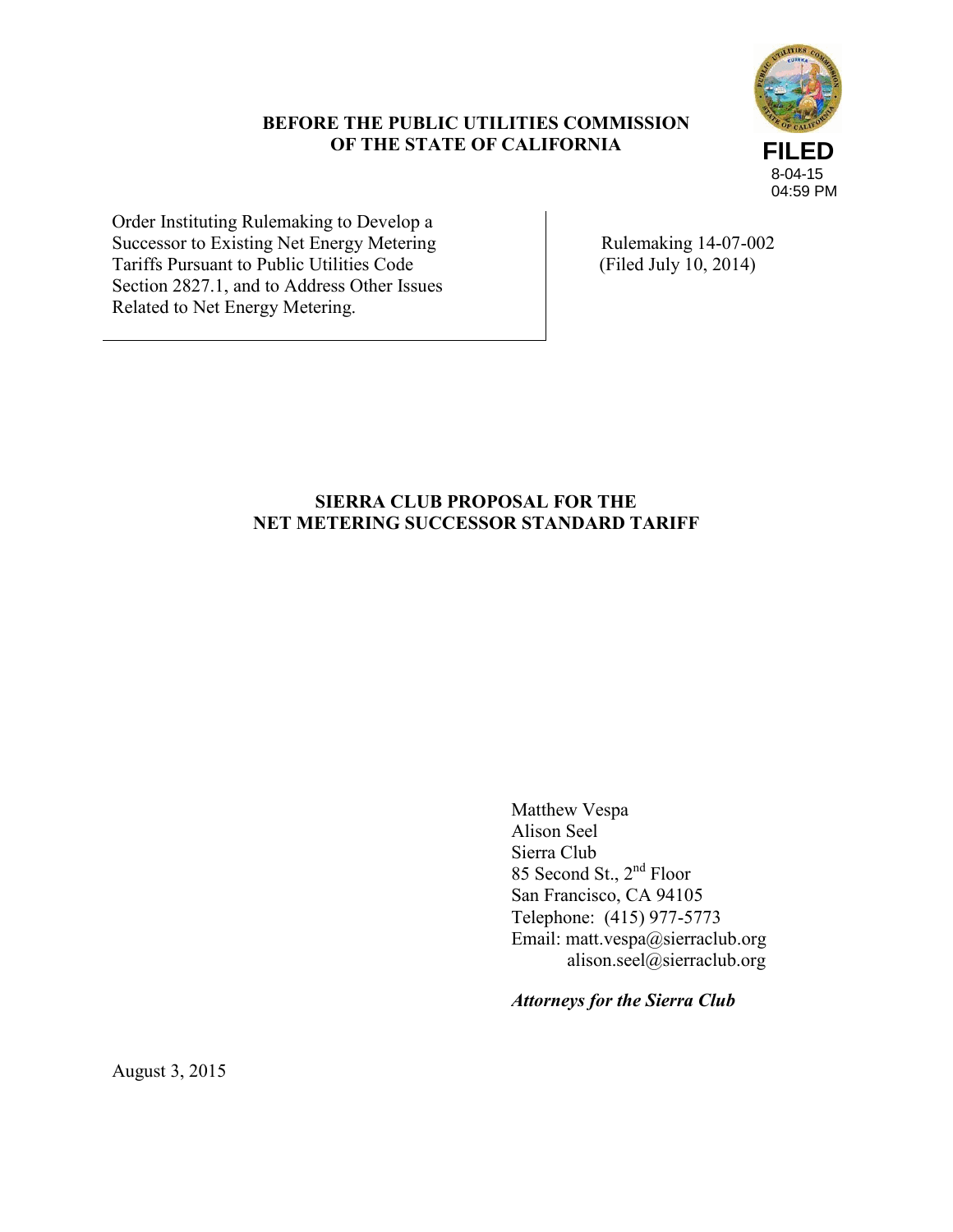# **BEFORE THE PUBLIC UTILITIES COMMISSION OF THE STATE OF CALIFORNIA**

Order Instituting Rulemaking to Develop a Successor to Existing Net Energy Metering Tariffs Pursuant to Public Utilities Code Section 2827.1, and to Address Other Issues Related to Net Energy Metering.

 Rulemaking 14-07-002 (Filed July 10, 2014)

# **SIERRA CLUB PROPOSAL FOR THE NET METERING SUCCESSOR STANDARD TARIFF**

Pursuant to the Administrative Law Judge's June 4, 2015 Ruling Seeking Party Proposals for the Successor Tariff or Contract, and Commissioner Picker's June 24, 2015 Ruling Granting in Part Motion of The Alliance for Solar Choice and Revising Procedural Schedule, Sierra Club submits the following proposal for the net metering successor tariff.

#### **SUMMARY OF PROPOSAL**

Sierra Club proposes behind-the-meter (BTM) generation utilize a time-of-use-based net energy metering (NEM) tariff. A time-of-use (TOU) NEM tariff is intended to better align NEM compensation with the value of BTM generation. This tariff will encourage behavior changes in usage of BTM generation and adoption of enabling technologies that can contribute to meeting the grid needs that will increasingly emerge with higher penetrations of renewable resources.

While Energy Division Staff have already developed model runs utilizing TOU peak periods of 2 to 8 p.m. and 4 to 8 p.m. under a NEM tariff, Sierra Club is submitting a third base case that assumes the success of California's multi-pronged efforts to continue to decarbonize the energy system, including meeting goals for electric vehicle adoption, Zero Net Energy homes, and increasing the RPS to 50 percent. Sierra Club has also quantified the non-energy benefits of BTM generation and included these benefits as part of its tariff evaluation under the Total Resource Cost and Societal Cost tests.

Implementation of a TOU NEM tariff presents several open questions. First, further development of an appropriate TOU rate or rates is needed, including the timing of peak and offpeak periods and the appropriate differential between these periods. While the TOU rates evaluated by Staff are an appropriate starting point, Sierra Club notes that a Proposed Decision in

1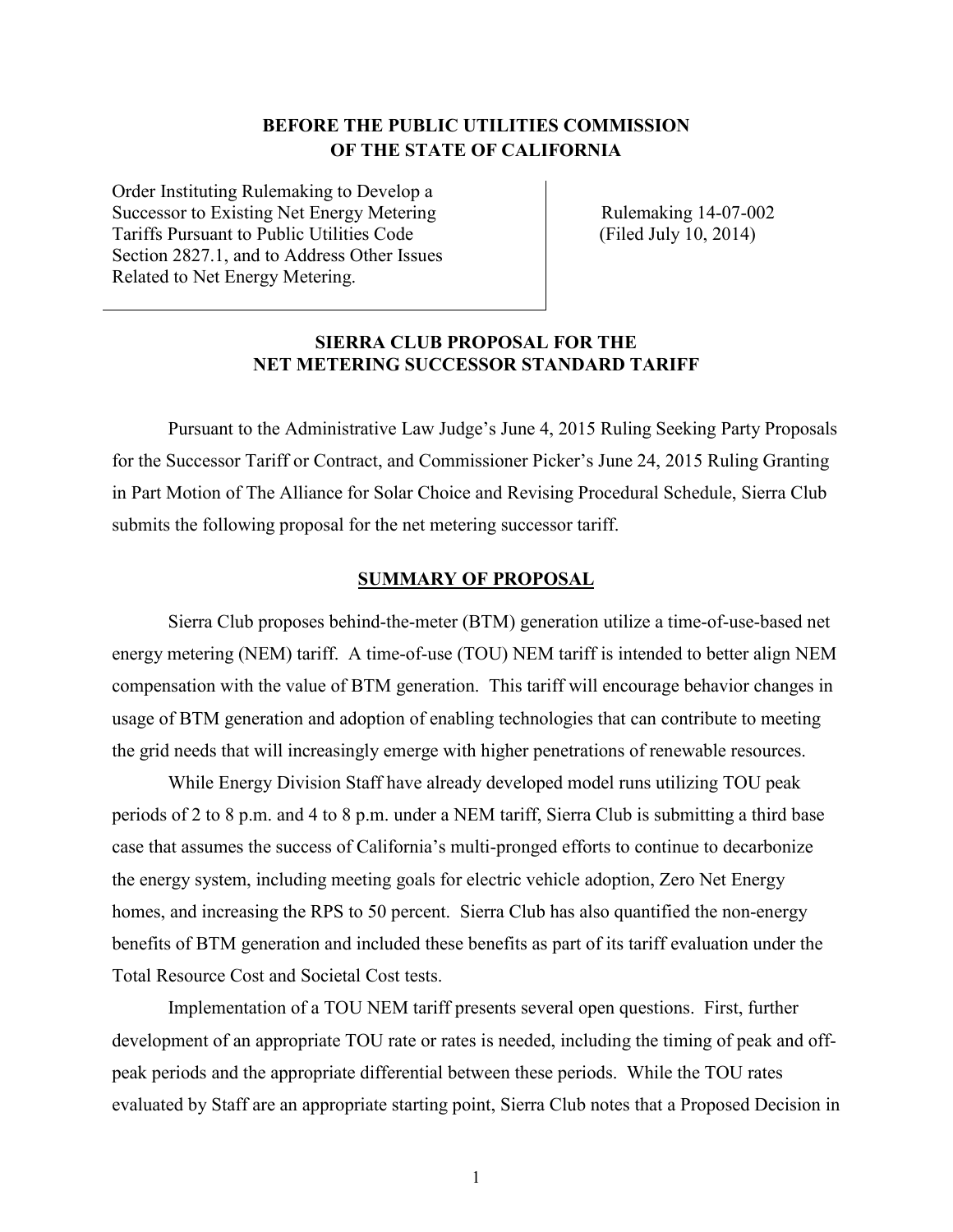A.14-01-027 found that SDG&E's prediction of a present and future load shift justifying moving its summer TOU peak to  $2 - 9$  p.m. merited further scrutiny as part of its general rate case.<sup>[1](#page-2-0)</sup> In addition, multiple TOU offerings for BTM customers could be appropriate. For example, in its comments in the Residential Rate Design Proceeding, CAISO proposed TOU periods that contemplated a super off peak from 10 a.m. to 4 p.m. in March and April and a super peak from 4 to 8 p.m. in July and August.<sup>[2](#page-2-1)</sup> Although more complex and likely inappropriate as the only TOU option, this TOU structure may be attractive to NEM customers with storage or other enabling technologies. Second, the transition to time of use periods should occur without overly disrupting or stunting the market for distributed solar. Surprisingly, both Energy Division Staff and Sierra Club's TOU runs showed an increase in forecast installations when TOU peak periods shifted to later in the evening—even though BTM solar production, and thus overall compensation for customers without storage, would be significantly lower during peak periods. Sierra Club is concerned about the accuracy of this prediction and believes further analysis is needed to understand the impact of imposing late afternoon TOU rates on BTM deployment.

This proposal meets the statutory criteria in Section 2827.1(b). Model runs in the Public Tool showed robust deployment of between 16,500 and 18,000 MW between 2017 and 2025. These results are higher than scenarios modelled by Energy Division Staff and meet the requirement of Section (b)(1) that "renewable distributed generation continues to grow sustainably." Similarly, this proposal meets the terms of Section (b)(3) that the standard tariff be "based on the costs and benefits of the renewable electrical generation facility" because our recommendation is based on an analysis that includes all costs and benefits of distributed generation, including an in-depth quantification of non-energy benefits.<sup>[3](#page-2-2)</sup> Finally, the proposal satisfies the requirement of Section (b)(4) that "total benefits . . . to all customers and the electrical system are appropriately equal to total costs" because the results of the Total Resource Cost Test (TRC) and Societal Cost Test (SCT) show that the benefits outweigh costs—in the case of the SCT by a margin of almost 2 to 1.

<span id="page-2-0"></span><sup>1</sup> A.14-01-027, Proposed Decision on SDG&E 2014 Rate Design Window Application (July 10, 2015), <http://docs.cpuc.ca.gov/PublishedDocs/Efile/G000/M153/K016/153016918.PDF>

<span id="page-2-1"></span> $2^2$  R.12-06-013, Comments of CAISO on Alternate Proposed Decision, Appendix A (June 11, 2015).

<span id="page-2-2"></span><sup>&</sup>lt;sup>3</sup> Sierra Club's analysis of non-energy benefits is attached to this proposal as Attachment 2.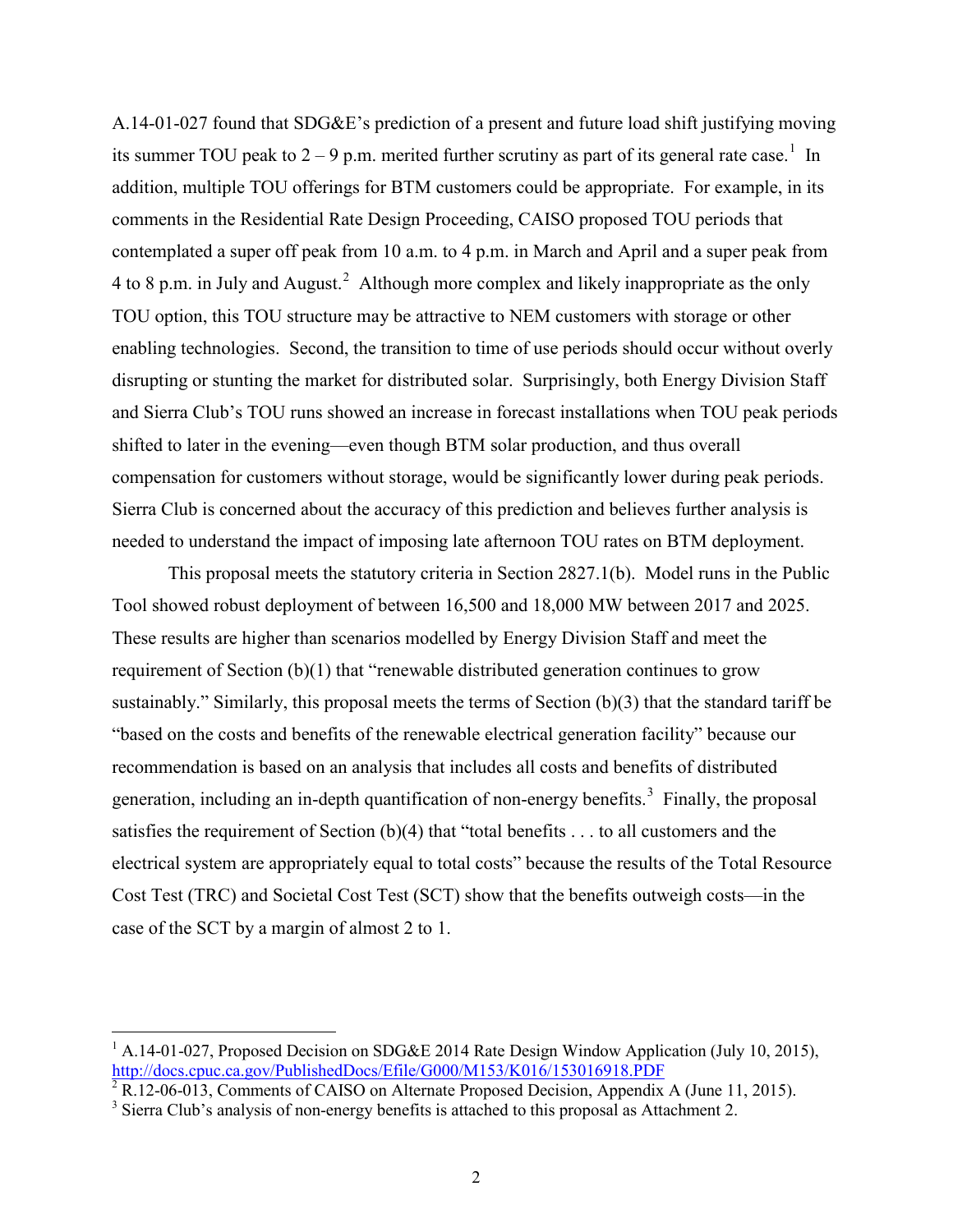### **I. STANDARD SUCCESSOR TARIFF**

# **A. Linking Public Tool Results to Statutory Criteria Set forth in Section 2827.1[4](#page-3-0)**

# **1.** *What metric should be used to measure "sustainable growth" as used in Section 2827.1(b)(1)?*

Section 2827.1(b)(1) of the statute directs the Commission to "ensure that renewable distributed generation continues to grow sustainably." This phrasing indicates that the legislature intended the current rate of growth to be indicative of a sustainable rate of growth, and directed the Commission to ensure that rate of growth continues. The current rate of deployment of renewable distributed generation (DG) has increased year-over-year, both in terms of total MW deployed and the number of interconnections. The three utilities combined added 383 MW of DG in 2012, 526 MW in 2013, and 690 MW in 2014 – or over 30 percent growth in new installations each year.<sup>[5](#page-3-1)</sup> In terms of the number of interconnections, the three Utilities connected 38,20[6](#page-3-2) new DG systems in 2012, 65,724 systems in 2013, and 95,466 systems in 2014.<sup>6</sup>

The Commission has been directed to ensure that this market expansion continues, notwithstanding the expiration of the investment tax credit. Sustainable growth should be measured in capacity (MW) terms, and should be based off projected market growth immediately before the successor tariff goes into effect. If the market continues to grow at 30% per year in 2015 and 2016, the Commission should expect installed capacity in 2017 to be 30% higher than installed capacity in 2016, notwithstanding the new contract or tariff. Eventually, renewable distributed generation will reach market saturation, and the growth rate will slow. However, considering that DG still represents a small percentage of the utilities' load, this deceleration should not occur in the near future.

While the current rate of growth is robust, the rapid deployment of renewable DG is commensurate with the urgent need to transition California's electricity system away from fossil fuels. According to a recent poll, 78% of California adults support increasing incentives for

<span id="page-3-0"></span><sup>&</sup>lt;sup>4</sup> The answers to questions 1-3 are substantively the same as those set out in Sierra Club's earlier comments. *See* Sierra Club Opening Comments on ALJ's Ruling Seeking Comment on Policy Issues (March 16, 2015), pp. 1-8.

<span id="page-3-1"></span> $<sup>5</sup>$  SDG&E Response to CalSEIA data request, CalSEIA-DR-01 (Jan. 27, 2015); PGE Response to</sup> CalSEIA data request, CalSEIA\_DR\_001-01-02 (Feb. 17, 2015); SCE Response to CalSEIA Data Request #1, Question 1 (Feb. 16, 2015).

<span id="page-3-2"></span> $6 \overrightarrow{Id}$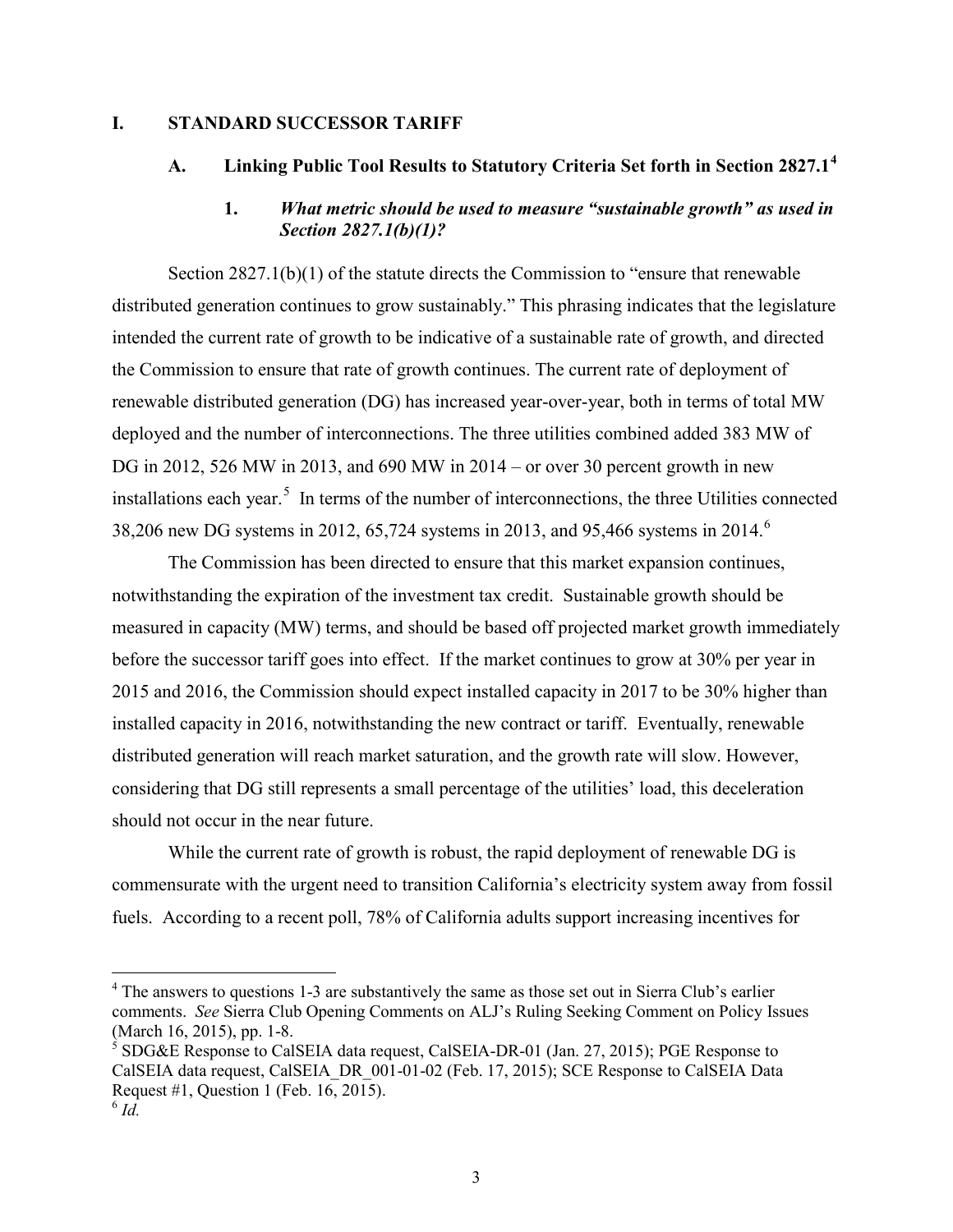rooftop solar energy, and this support transcends party lines.<sup>[7](#page-4-0)</sup> The Commission should keep this incredibly broad public support for the need to expand BTM generation in mind when interpreting the statute. Sustainable growth also means "meeting the needs of the present without compromising the ability of future generations to meet their own needs."<sup>[8](#page-4-1)</sup> California and the rest of the world have fallen far short of achieving intergenerational equity. The excessive combustion of fossil fuels has already compromised present and future generations by disrupting the climate. Continued reliance on fossil fuels is making these impacts more severe. Rapid and continued growth of distributed renewables is critical to achieving sustainable growth by helping to achieve a carbon-free energy system in a manner that also minimizes land-use impacts through development of resources on the built environment.

# **2.** *What metrics should be used to address the provision in Section 2827.1(b)(3) that the standard contract or tariff be "based on the costs and benefits of the renewable electrical generation facility?"*

 The plain meaning of a contract or tariff that is "based" on costs and benefits is that the foundation of tariff development must be an assessment of the system's costs and benefits. This provision prevents parties from proposing contracts, tariffs, or charges that do not originate in an analysis of the actual impacts of distributed generation. It ensures that the Commission avoids the inefficient and arbitrary processes in other states' NEM dockets, where utilities proposed net metering fees only to have them rejected after lengthy proceedings, because the Commissions decided the fees were insufficiently cost-based.<sup>[9](#page-4-2)</sup>

<span id="page-4-0"></span> $\overline{a}$ <sup>7</sup> Public Policy Institute of California press release, "Majority Say Global Warming Contributing to Drought" (July 29, 2015)[. http://www.ppic.org/main/pressrelease.asp?i=1824](http://www.ppic.org/main/pressrelease.asp?i=1824)

<span id="page-4-1"></span><sup>&</sup>lt;sup>8</sup> United Nations World Commission on Environment and Development, "Our Common Future" (1987), p. 48. Available a[t http://www.un-documents.net/our-common-future.pdf](http://www.un-documents.net/our-common-future.pdf)

<span id="page-4-2"></span><sup>9</sup> *See, e.g.* PacifiCorp dba Rocky Mountain Power 2014 General Rate Case, Docket No. 13-035-184 (Report and Order of Utah Public Service Commission; August 29 2014), pp. 66 (denying PacifiCorp's request to impose a \$4.65 monthly fee on net metering customers, because "the evidence is inconclusive, insufficient, and inadequate to make a determination …whether costs PacifiCorp or its customers will incur from the net metering program will exceed the benefits of the net metering program, or whether the benefits of the net metering program will exceed the costs."). *See also* In the Matter of Arizona Public Service Company's Application for Approval of Net Metering Cost Shift Solution, Docket No. E-01345A-33-0248, Arizona Corporation Commission Decision 74202, Dec. 3, 2013, p. 28, Conclusion of Law 3 (rejecting the Utilities' request for \$50-100/month charge to NEM customers because future discussion of the issue would "benefit from a detailed analyses [sic] of the costs and benefits of distributed generation systems.").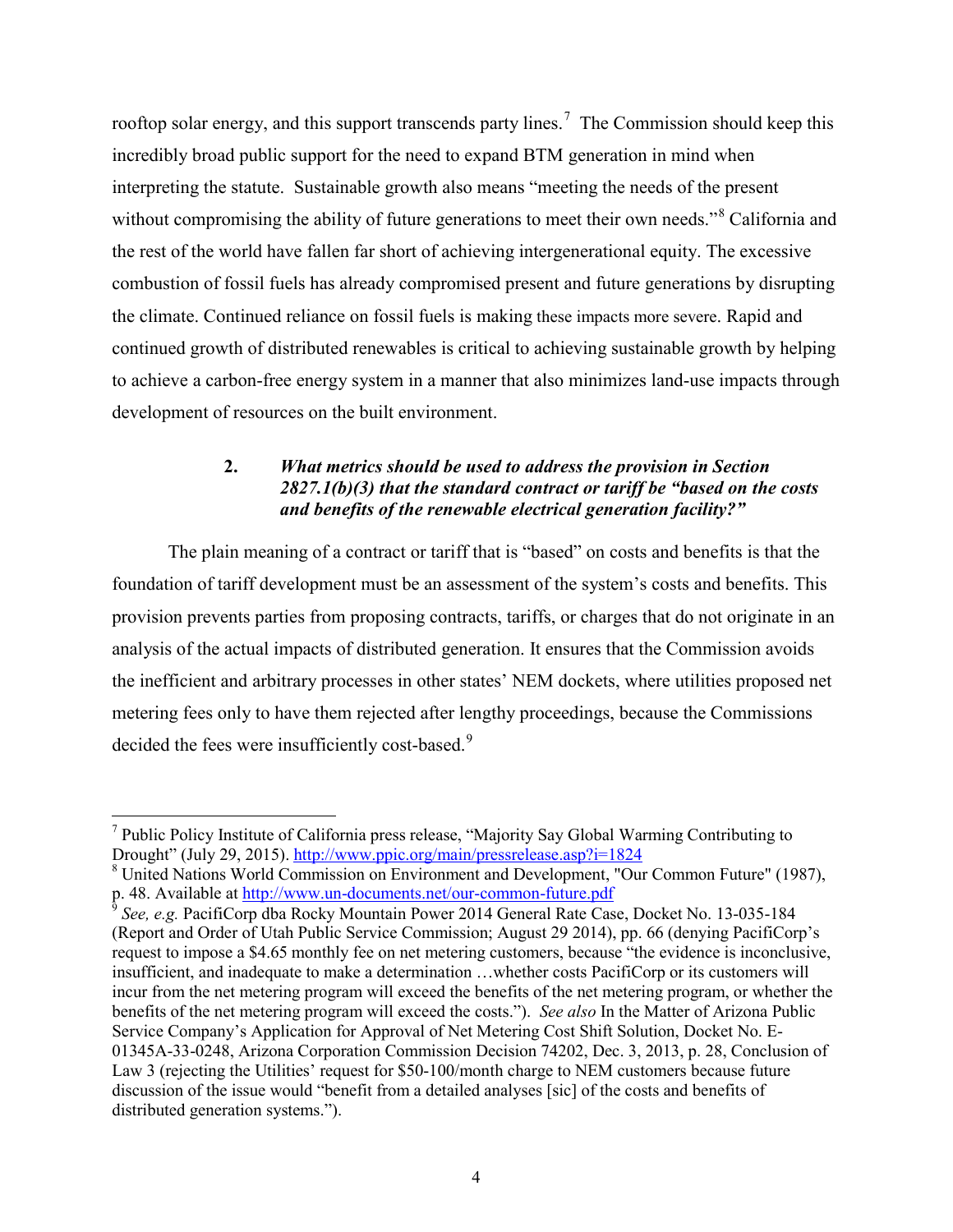In including Section  $2827.1(b)(3)$ , the legislature intended to ensure that the development of the successor tariff was grounded in factual analysis. The language calling for the tariff to be "based" in costs and benefits sets the groundwork for Section 2827.1(b)(4), discussed below, which adds the more specific requirement that "total benefits to all customers and the electrical system are approximately equal to the total costs." Accordingly, no specific metric needs to be identified with regard to this statutory section, as we understand the specific measurement of costs and benefits to be governed by Section (b)(4), discussed below.

# *3. What metrics should be used to address the provision in Section 2827.1(b)(4) that "total benefits . . . to all customers and the electrical system are appropriately equal to total costs?"*

This language means that when applying the results of the various cost-effectiveness tests from the Standard Practice manual, the Commission should emphasize the results of the Societal Cost Test (SCT) and Total Resource Cost Test (TRC).

The statute refers to "total" costs and benefits, meaning that all benefits of renewable distributed generation, including non-energy societal and environmental benefits, should be part of the Commission's analysis. It also specifies that the Commission should analyze the costs and benefits to "all customers and the electrical system," meaning that the Commission should analyze the total costs and benefits to the utility and all the utilities' customers as a whole. The TRC looks at the impacts of distributed generation on the cost of energy in the utility's territory. The SCT goes further and is the only test that includes broader, non-energy benefits that the Commission must analyze to fulfill its obligation to consider total costs and benefits. The Ratepayer Impact Measure (RIM) test should not in and of itself be determinative. Any selfgeneration or energy efficiency technology that reduces utility revenues would result in a RIM test result lower than 1. The RIM test is not emphasized in other demand-side proceedings and should not be a primary focus of the design of the successor tariff.

# **B. Results with Standard Bookend Input Values and Retail Rate Assumptions**

# *1. Results Under Sierra Club's Base Case*

Because we propose the same tariff structure (existing NEM) included in Energy Division's Staff Paper, we do not replicate Staff's model runs using its six bookend cases. Our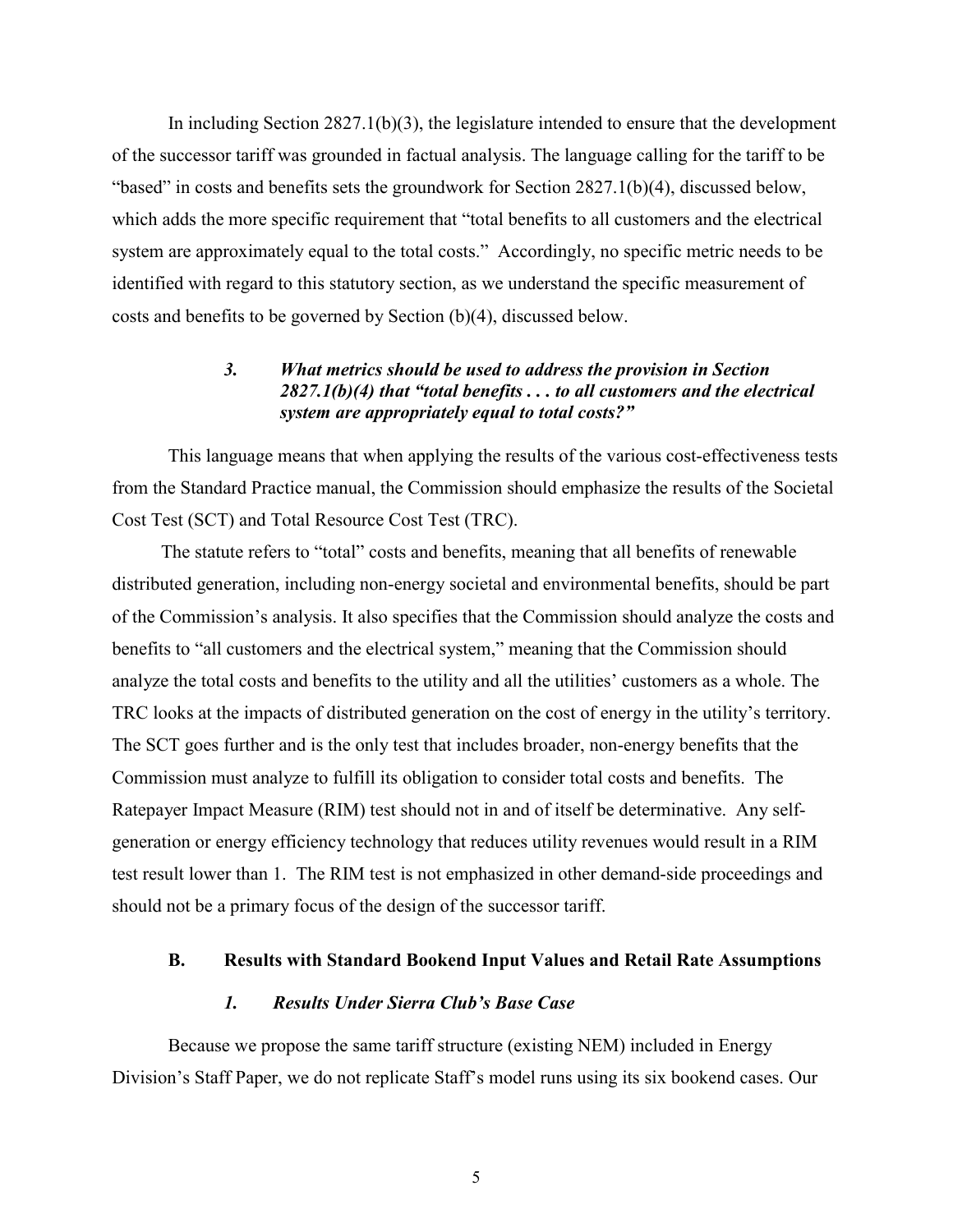base case inputs, which are detailed in Attachment 1, modify Staff's base case assumptions in two important ways.

First, the inputs are premised on the assumption that California will achieve all of its goals for the continued decarbonization of the energy system, including goals for electric vehicle adoption and Zero Net Energy homes, and an increase to a 50 percent RPS. In some cases, these assumptions suggest a high value for distributed renewables, while in other cases they have the opposite effect.[10](#page-6-0) Sierra Club believes the Commission should evaluate future policies under the assumption that California achieves its ambitious but critically important goals for greenhouse gas reduction. If the state is serious about addressing climate change and meeting its goal of reducing greenhouse gas pollution to 40 percent below 1990 levels by 2030, achieving the sector-specific goals critical to overall greenhouse gas reductions is not optional.

Additionally, the default base cases do not include any of the societal or environmental benefits of distributed generation. Section 2827.1(b)(4) requires consideration of the "total" benefits of distributed generation, which should be understood to include the real and measurable benefits renewable distributed generation has in improving human and environmental health. All Californians benefit from cleaner air, reduced greenhouse gas pollution, less stress on critical water resources, and more open space free from utility-scale generation and transmission lines. In addition, especially in light of predicted decreased efficiency of gas generation from higher temperature due to climate change and an increase in the severity and frequency of wildfires that put transmission lines at risk, BTM generation also makes the grid more resilient and better prepares California for future impacts of climate change. While the value of fewer children suffering from asthma or more water in California's drought-stressed waterways arguably transcends purely monetary value, the monetary aspect of these benefits can and should be estimated. Sierra Club has provided figures for use in the Public Tool.<sup>[11](#page-6-1)</sup> The Commission must account for the important non-energy benefits of BTM generation as it determines the successor tariff.

<span id="page-6-0"></span> $10$  For example, assuming a 50% RPS and achievement of the ZNE Homes policy goal significantly reduces the value of distributed renewables (these inputs are included in Staff's "Low DG Value" case). By contrast, assuming high EV deployment with daytime charging counter-balances the devaluation of daytime generation that is assumed to occur with high renewables penetration.

<span id="page-6-1"></span><sup>11</sup> *See* Attachment 2.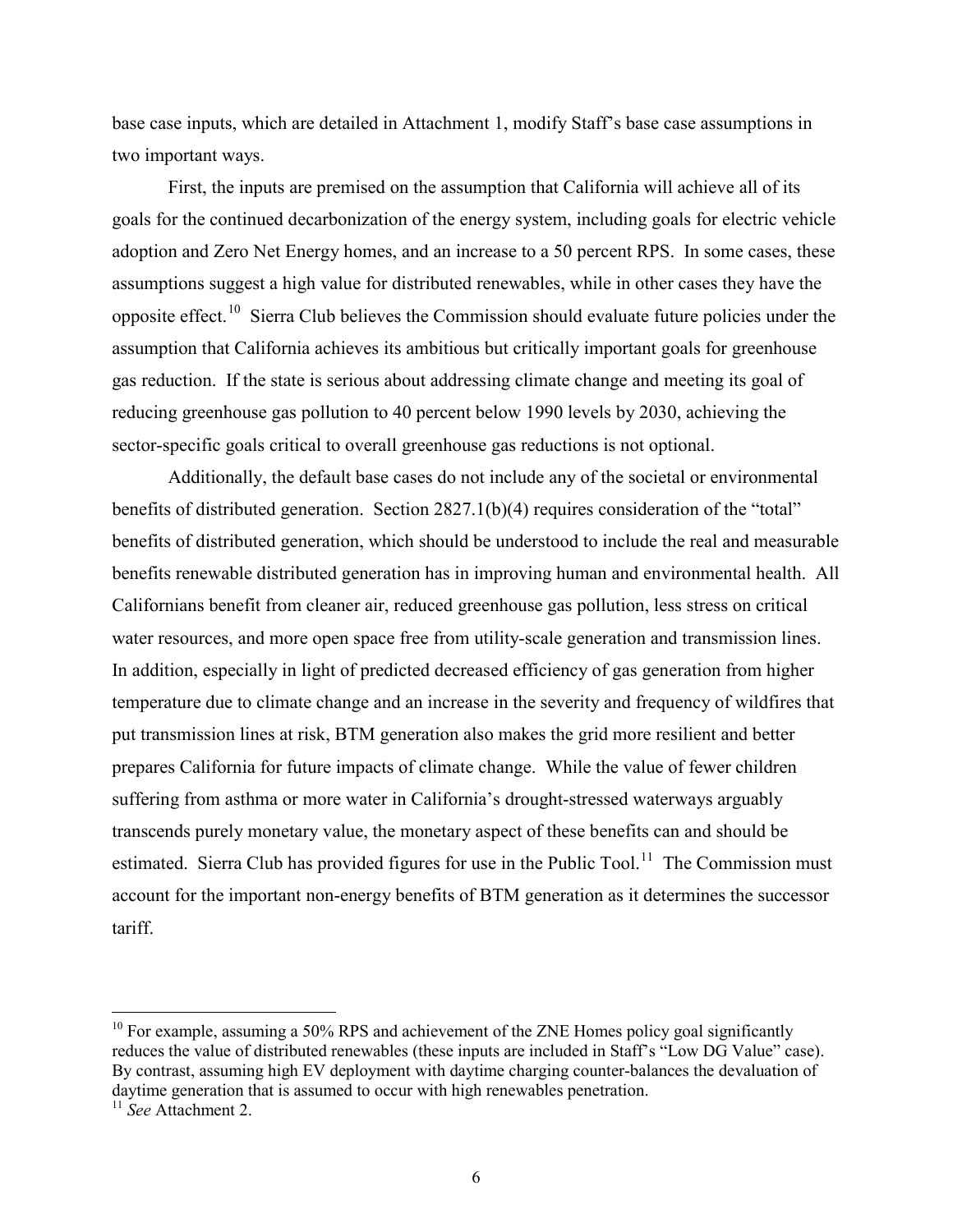The results of three Public Tool runs under Sierra Club's base case are presented in Table 1, below. The model was run under each of Staff's three default rate structures: a 2-tiered rate, a TOU rate with a peak period between 2 p.m. and 8 p.m., and a late-peaking TOU rate with a peak period between 4 p.m. and 8 p.m. All three rates included a \$10 minimum bill.

| <b>Base</b> | Default          | Forecast             | Social Cost  | <b>Total Resource</b> | <b>RIM</b>   | <b>Bill</b> |
|-------------|------------------|----------------------|--------------|-----------------------|--------------|-------------|
| Case        | Residential      | <b>Installations</b> | <b>Test</b>  | <b>Cost Test</b>      | Benefit/Cost | Increase    |
|             | Rate             | 2017-2025            | Benefit/Cost | Benefit/Cost          | Ratio        | (% of       |
|             |                  | (MW)                 | Ratio        | Ratio                 |              | Total RR)   |
| <b>SC</b>   | 2 Tier           | 17,961               | 1.86         | 1.22                  | 0.65         | 6.22%       |
| <b>SC</b>   | TOU 2-8 Peak     | 16,577               | 1.87         | 1.23                  | 0.63         | 6.5%        |
|             | 2:1 Differential |                      |              |                       |              |             |
| <b>SC</b>   | TOU 4-8 Peak     | 17,473               | 1.87         | 1.22                  | 0.65         | 6.23%       |
|             | 2:1 Differential |                      |              |                       |              |             |

**Table 1.** *Cost Impacts of NEM (All Generation Case)[12](#page-7-0)*

 $\overline{a}$ 

All three model runs show roughly similar results under the three cost/benefit tests, and all scenarios indicate that the total benefits of distributed generation exceed the costs under the Total Resource Cost and Societal Cost Tests. In the case of the Societal Cost Test, the benefits exceed costs by a ratio of almost 2 to 1. Under the SCT, the social and environmental benefits of increased renewable generation total a substantial \$0.10 per kilowatt hour. Most of this benefit is due to the considerable public health benefits of the reduction in particulate matter emissions, which reduces the incidence of asthma, cancer, heart and lung diseases, and of premature death.

Some aspects of these model results were surprising and merit further scrutiny. For example, the default residential tariff appears to make very little difference in the deployment of BTM generation. Even more surprisingly, the Public Tool predicts that the highest deployment of BTM generation will be triggered by the late-peaking TOU rate. This result is unexpected, and runs counter to the conventional wisdom that when solar generation and peak periods are poorly correlated, customer bill savings are reduced—and, consequently, so is overall solar

<span id="page-7-0"></span> $12$  Sierra Club presents model results only under the All Generation case due to the error in the Public Tool which produces incorrect Ratepayer Impact Measure results for the Export Only case when using Staff's "Seasonal TOU with Baseline Credit" rate structure, as Sierra Club does here. *See* July 31, 2015 email from Shannon O'Rourke, Energy Division, to R. 14-07-002 service list. Sierra Club believes the Export Only results would be a more appropriate basis for the Commission consideration, given that all customers have a right to reduce how much electricity they purchase from their utility—whether through efficiency measures, conservation, or self-generation—without this beneficial behavior being counted as a "cost" to other ratepayers. However, given that the Public Tool would produce inaccurate figures, we unfortunately cannot provide Export Only results in this proposal.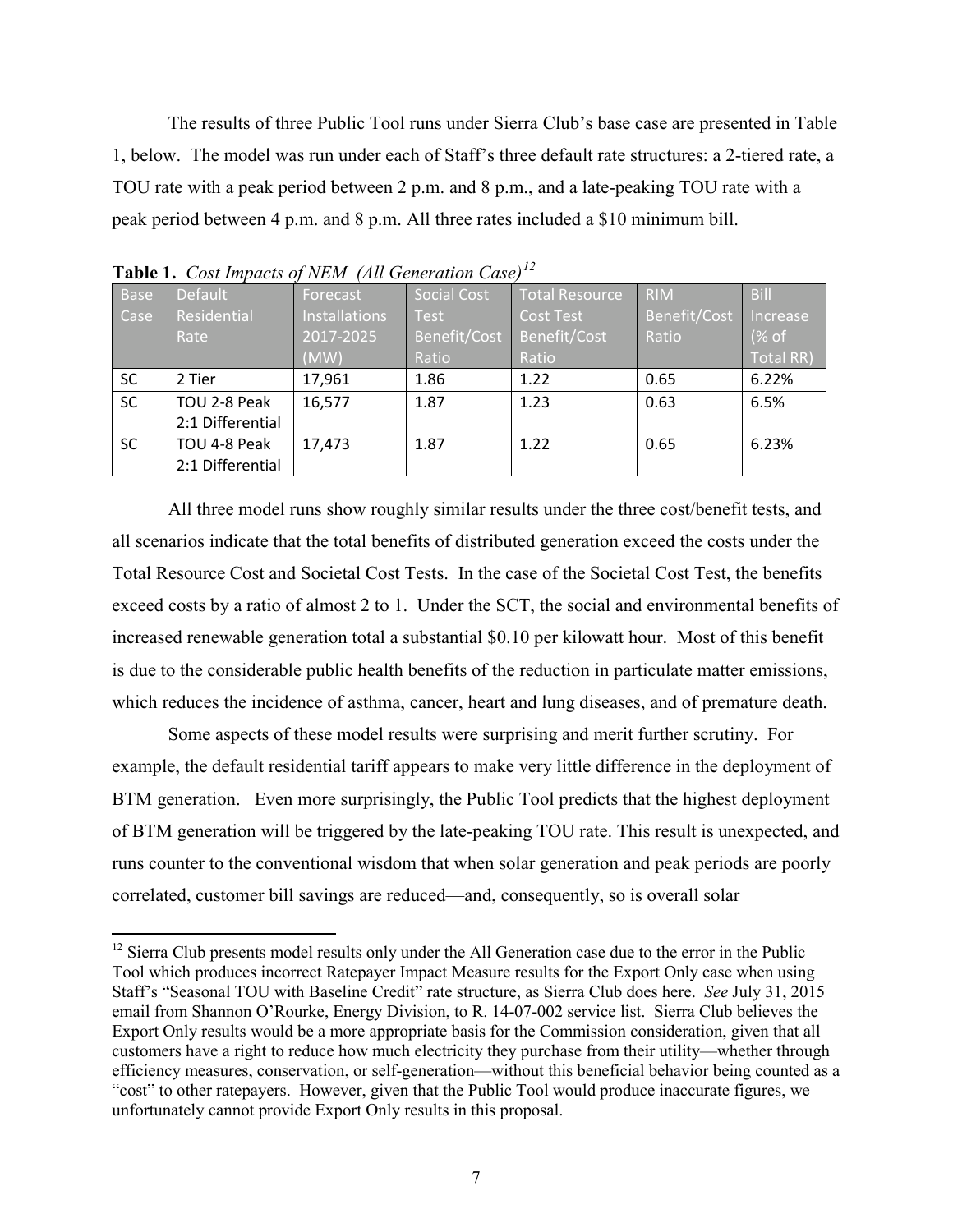deployment.<sup>[13](#page-8-0)</sup> A recent Lawrence Berkeley National Lab report supports this expectation: it found that when customer bill savings fell proportionally with the decline in the utility's avoided costs for energy caused by increasing penetration of solar (a proxy for decreased compensation under shifting time of use periods), solar deployment slowed and ultimately plateaued at a lower level than under flat rates. $14$ 

In order to test the robustness of these results for TOU deployment, Sierra Club ran a sensitivity case under a TOU rate with a peak between 8 p.m. and 6 a.m. This test was run under Staff's High DG value base case, and no other changes to the base case were made besides altering the timing of peak periods. This run predicted 16,363 MW of DG installed, higher than all other Staff model runs under full net metering.

**Table 2.** *Comparison of Cost Impacts of NEM to Non-Participating Customers for Systems Installed 2017-2025 (RIM All Generation Case) with Cost Impacts for Time Of Use Rate with Overnight Peak* **[15](#page-8-2)**

|      | ပ                                         |                                                       |                                              |                                  |                                    |                                                   |
|------|-------------------------------------------|-------------------------------------------------------|----------------------------------------------|----------------------------------|------------------------------------|---------------------------------------------------|
| Case | <b>Default</b><br><b>Residential Rate</b> | Forecast<br><b>Installations</b><br>2017-2025<br>(MW) | Non-<br>Participant<br>Benefit/Cost<br>Ratio | Bill Increase (%<br>of Total RR) | Bill Increase<br>(% of Res.<br>RR) | <b>Bill</b><br>Increase<br>(% of Non-<br>Res. RR) |
| High | 2-Tiered                                  | 16,047                                                | 0.47                                         | 7.53%                            | 9.41%                              | 4.07%                                             |
| High | TOU 4 p.m. 8<br>p.m. Peak                 | 15,622                                                | 0.47                                         | 7.30%                            | 11.07%                             | 4.02%                                             |
| High | TOU 2 p.m. - 8<br>p.m. Peak               | 14,707                                                | 0.46                                         | 7.32%                            | 11.20%                             | 3.90%                                             |
| High | TOU 8 p.m. - 6<br>a.m. Peak               | 16,363                                                | 0.54                                         | 5.64%                            | 8.28%                              | 3.36%                                             |

Given that the Public Tool's deployment estimates are counter-intuitive and contrary to the conclusions of previous studies, its predictions merit further scrutiny.

<span id="page-8-0"></span> $\overline{a}$ <sup>13</sup> *See, e.g.,* Naïm Darghouth, Galen Barbose, and Ryan Wiser*.*, "Customer-economics of residential photovoltaic systems (Part1): The impact of high renewable energy penetrations on electricity bill savings with net metering." Energy Policy  $67$  (2014) 290 – 300.

<span id="page-8-1"></span><sup>&</sup>lt;sup>14</sup> Naïm Darghouth *et al.*, "Net Metering and Market Feedback Loops: Exploring the Impact of Retail Rate Design on Distributed PV Deployment." July 2015. Available at

[http://emp.lbl.gov/sites/all/files/lbnl-183185\\_0.pdf](http://emp.lbl.gov/sites/all/files/lbnl-183185_0.pdf) . To stand in for the effect of peak periods that change to reflect the value of the generation, the report assumes that the bill savings from PV decrease at the same rate as the decrease in the utility's avoided costs.<br><sup>15</sup> Adapted from Energy Division Staff Paper Presenting Proposals for Alternatives to the NEM Successor

<span id="page-8-2"></span>Tariff or Contract for Residential Customers in Disadvantaged Communities (updated July 28, 2015), Table 13.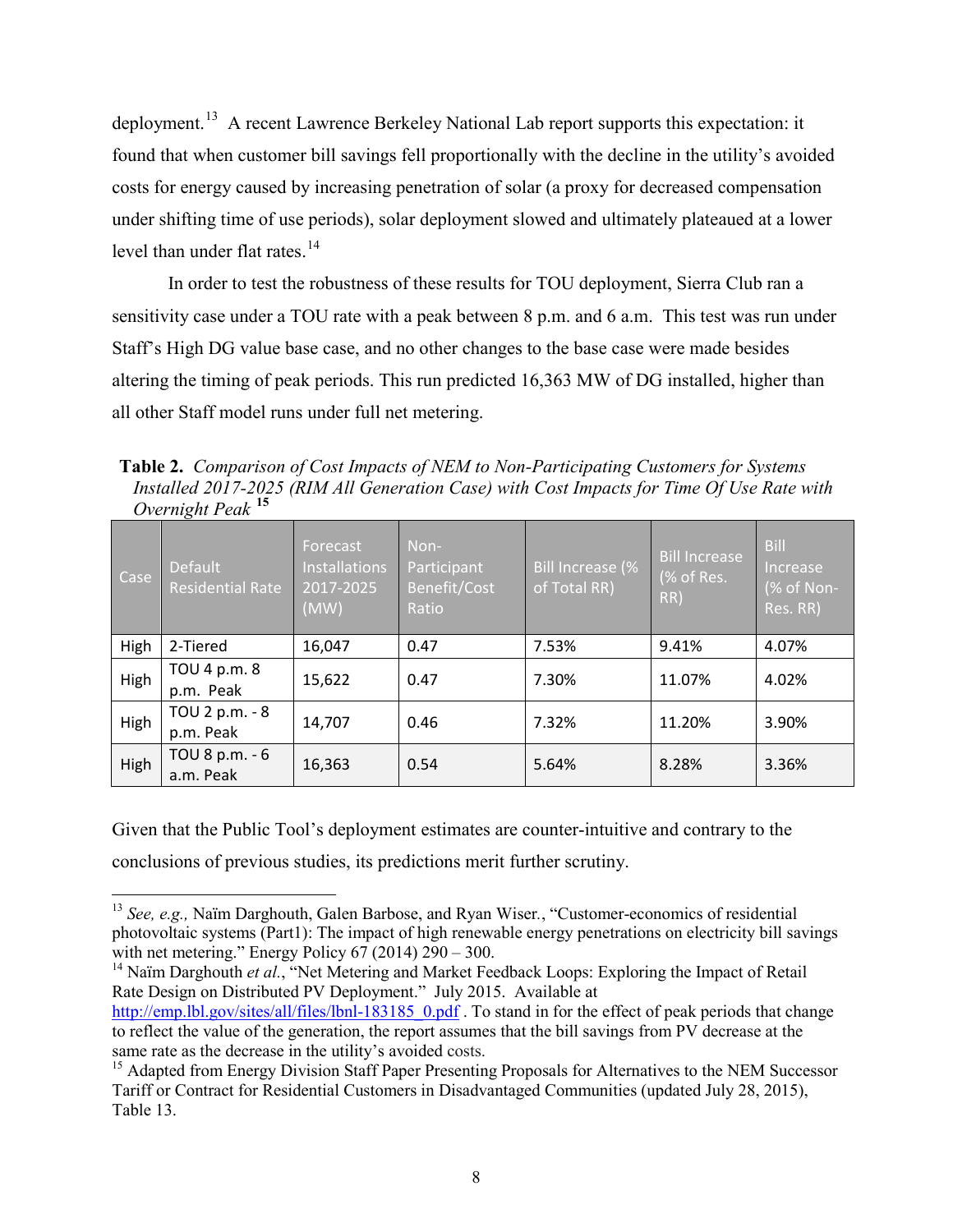#### *2. Description of Recommended Tariff*

Sierra Club proposes that the current NEM tariff structure be maintained, with a shift to TOU-based tariff for BTM generation. It is preferable to maintain the compensation mechanism as a tariff rather than a contract, because a tariff is familiar, simple and understandable.

 At this juncture, Sierra Club does not provide more specifics on the TOU periods that should apply to NEM customers or the timing of a transition to TOU rates. Sierra Club's Public Tool results counterintuitively showed an increase in deployment when TOU rates moved to later in the day and a significant jump in deployment upon expiration of the investment tax credit.. Because of these unexpected results, Sierra Club lacks confidence that its Public Tool modeling reflects the realities of BTM deployment under TOU rates and does not recommend a specific transition path at this time.

Sierra Club is concerned that an abrupt transition to TOU rates with late afternoon or evening peaks, before enabling technology is widely and economically available, before providers have adjusted their marketing and outreach, and which occurs at the same time as the expiration of the solar investment tax credit, could be overly disruptive to the market and undermine the statutory requirement that a successor tariff ensures "renewables distributed generation continues to grow sustainably."<sup>16</sup> Rate design workshops as part of the residential rate design proceeding will soon initiate a more thorough consideration of TOU periods and how and when shifts in peak load are expected to occur. These workshops can inform decisions on the structure and timing of the transition to TOU rates for BTM customers. The transition to default TOU rates for all residential customers in 2019 may be an appropriate point to consider applying a TOU rate to new BTM customers.

Assuming that the results from the Public Tool are accurate, this tariff proposal meets the statutory criteria set forth in Section 2827.1(b). Sierra Club's model runs showed robust deployment of between approximately 16,500 and [17](#page-9-1),500 MW between 2017 and 2025.<sup>17</sup> This tariff would also meet the stipulations of Section (b)(4) that the "total benefits . . . to all customers and the electrical system are appropriately equal to total costs." The results from the

<span id="page-9-0"></span> $16$  Pub. Util. Code  $$2827(b)(1)$ .

<span id="page-9-1"></span> $17$  Sierra Club is skeptical of the predictive accuracy of these results, given that they are significantly higher than Staff's NEM runs using slightly different assumptions. We have spoken with Energy Division staff about these results but were unable to understand the specific cause of what appear to be inflated estimates of future deployment.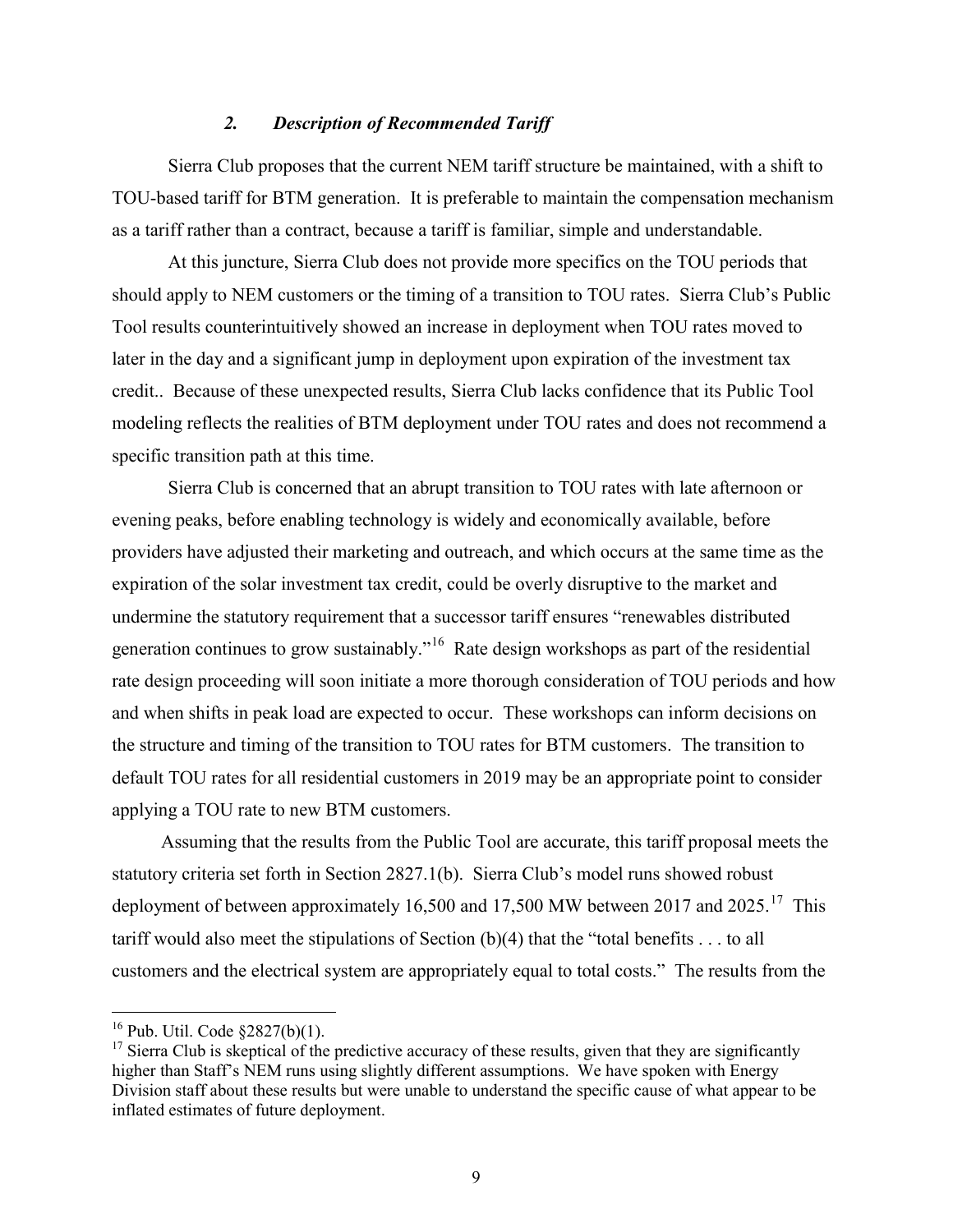Public Tool show a cost/benefit ratio of 1.2 under the TRC test under all three rate structures in Sierra Club's base case, meaning that the total cost of energy service will decrease across the utilities' territory. The results from the SCT are even more strongly positive, demonstrating the high societal benefits distributed renewable generation has in addition to its energy value. The cost/benefit ratio for non-participants is 0.65, similar to the all-generation RIM results under Staff's tariff proposals for value-based export compensation and a modified NEM credit for exports. This cost/benefit ratio would be higher under the Export Only scenario, however unfortunately the Public Tool does not produce accurate results for that test under a TOU rate.<sup>[18](#page-10-0)</sup>

# **C. Recommendation for Systems Larger than 1 MW**

Sierra Club does not have an opinion on the treatment of systems larger than 1 megawatt.

#### **D. Additional Elements**

 $\overline{a}$ 

#### *1. VNM and NEM Aggregation*

The current rules governing access to virtual net metering (VNM) and NEM aggregation should not be restricted. Ideally, Sierra Club would like to see VNM extended to be open to all customers on a single distribution circuit or within a single census tract. All households should be able to access the benefits of BTM generation ownership regardless of whether they own their home or have suitable roof space.

#### *2. Exemptions from Interconnection and Distribution Upgrade Fees*

 The new tariff should provide economic signals for solar owners to adopt behaviors and technologies that provide maximum grid value. A tariff that imposes unavoidable fees or charges that do not incentivize helpful behavior would not achieve this objective.

#### *3. Exemptions from Standby Charges*

Standby charges are not appropriate to levy on residential customers. These charges are assessed on large customers who customarily cover their full load, but may require grid electricity without notice; this situation is not analogous to a residential customer with a distributed generation system sized to meet only a fraction of their load and who has continually fluctuating exported generation and demand.

<span id="page-10-0"></span><sup>&</sup>lt;sup>18</sup> See July 31, 2015 email from Shannon O'Rourke, Energy Division, to R. 14-07-002 service list.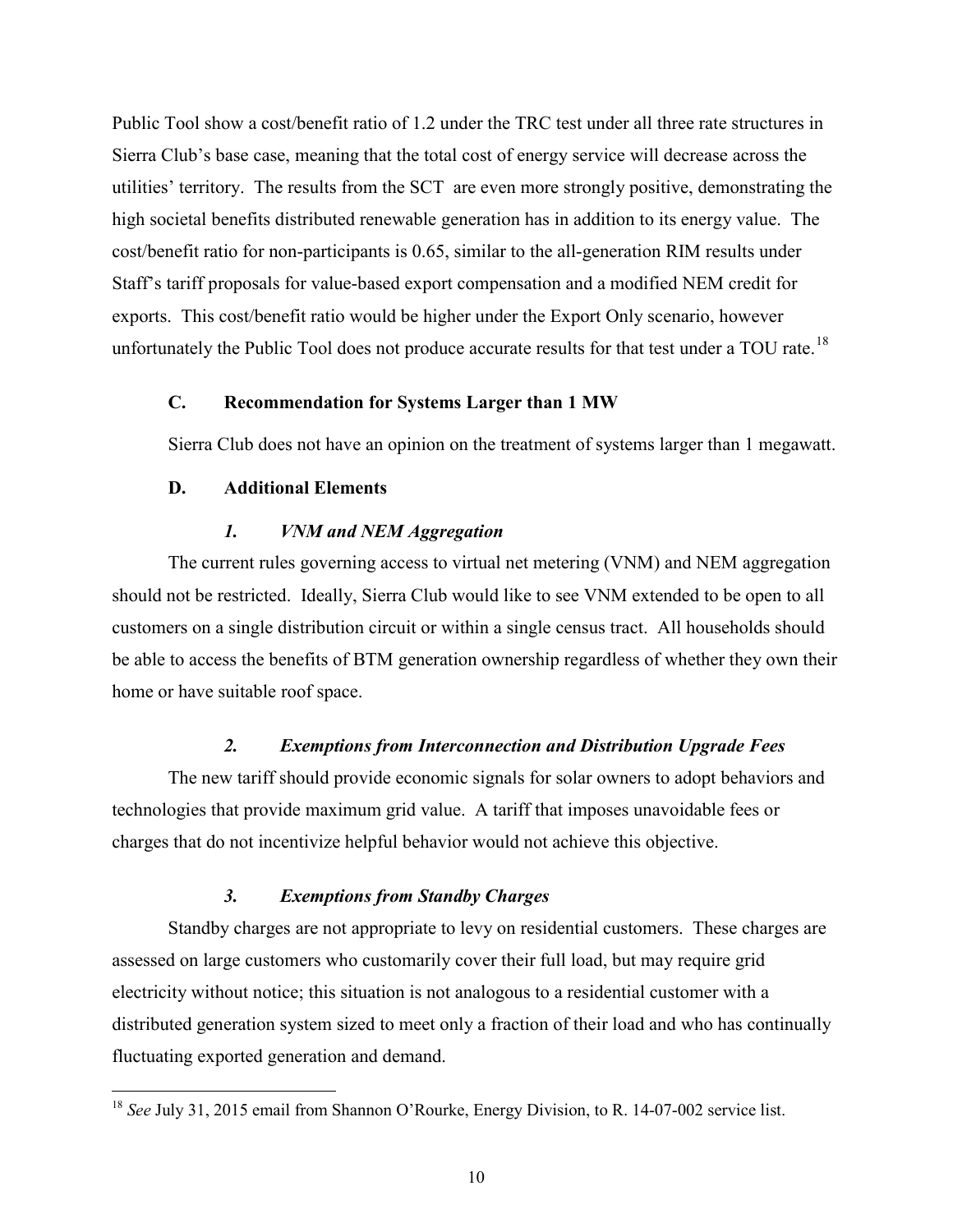# *4. Payment of Non-Bypassable Charges*

Sierra Club believes it may be reasonable for solar customers to pay these charges, because they fund important public purpose programs unrelated to the value of generation.

We performed a second sensitivity case where solar customers were no longer exempted from the payment of non-bypassble public purpose charges. This sensitivity was run under Staff's High DG value base case using the late-peaking TOU rate. The model run resulted in a surprising increase in forecast installations relative to Staff's model run, although we expected installations to decrease given the decrease in bill savings. Given this anomaly, Sierra Club is unsure what effect a change in the payment of public purpose charges would have on BTM generation deployment or on rates.

**Table 3.** *Comparison of Cost Impacts of NEM to Non-Participating Customers for Systems Installed 2017-2025 (RIM All Generation Case) with Cost Impacts of NEM With Non-Avoidable Public Purpose Charges[19](#page-11-0)* 

| Case | ັ<br>Default<br>Residential<br>Rate                                                                                       | Forecast<br><b>Installations</b><br>2017-2025<br>(MW) | Non-<br>Participant<br>Benefit/Cost<br>Ratio | Bill Increase (%<br>of Total RR) | <b>Bill Increase</b><br>(% of Res.<br>RR) | <b>Bill Increase</b><br>(% of Non-<br>Res. RR) |
|------|---------------------------------------------------------------------------------------------------------------------------|-------------------------------------------------------|----------------------------------------------|----------------------------------|-------------------------------------------|------------------------------------------------|
| High | TOU, 4 p.m. $-8$<br>p.m. Peak                                                                                             | 15,622                                                | 0.47                                         | 7.30%                            | 11.07%                                    | 4.02%                                          |
| High | TOU, 4 p.m. $-8$<br>p.m. Peak,<br>$^{\prime\prime}$ Non-<br>Bypassable<br>(Other)"<br>charges are<br><b>Non-Avoidable</b> | 16,474                                                | 0.50                                         | 6.70%                            | 10.92%                                    | 3.08%                                          |

### **E. Safety and Consumer Protection**

 $\overline{a}$ 

Sierra Club does not have expertise on grid safety and consumer protection, and defers to other parties on these issues.

<span id="page-11-0"></span><sup>&</sup>lt;sup>19</sup> Adapted from Energy Division Staff Paper Presenting Proposals for Alternatives to the NEM Successor Tariff or Contract for Residential Customers in Disadvantaged Communities (updated July 28, 2015), Table 13.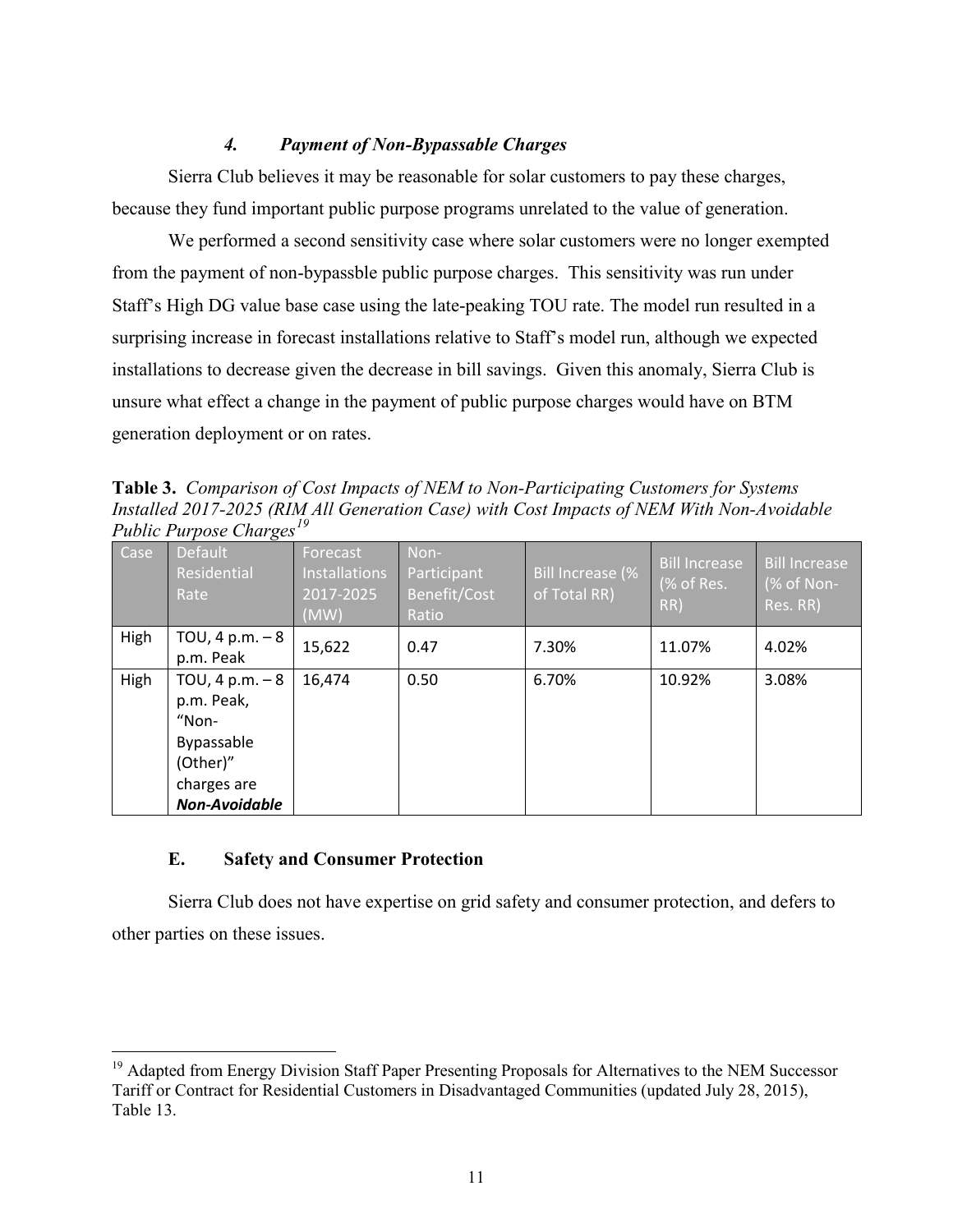### **F. Legal Issues**

Public Utilities Code section 745 does place restrictions on the Commission's ability to authorize mandatory or default time of use pricing for residential customers. The statute provides that "the [C]ommission shall not establish a mandatory or default time-variant pricing tariff for any residential customer," except that default time-varying pricing may be implemented following the customer protection safeguards stipulated in Section 745(c).<sup>[20](#page-12-0)</sup> This statute presents a potential legal issue for Sierra Club's recommendation that all customers who install BTM generation after a certain date be required to switch to a TOU tariff. Sierra Club believes that this successor tariff would not create a mandatory TOU rate as prohibited by the statute: the requirement to switch to TOU rates would be triggered by the optional decision to install BTM generation.

Because Sierra Club proposes to maintain the current bill credit structure, legal issues concerning PURPA compliance or tax liability are not implicated.

### **II. GROWTH IN DISADVANTAGED COMMUNITIES**

The Sierra Club does not have its own proposal for the alternative tariff supporting growth in disadvantaged communities, but looks forward to discussing other parties' proposals. In general, Sierra Club supports the recommendation of Energy Division Staff, SCE, CEJA, Grid Alternatives, and Clean Coalition that the CalEnviro Screen 2.0 tool be used as at least one of the means of identifying disadvantaged communities.<sup>21</sup> The costs and benefits of the alternative tariff or contract for disadvantaged communities should be considered separately from the standard contract, because the plain language of section 2827.1(b)(4) only requires "the total benefits of the *standard* contract or tariff [to be] approximately equal to the total costs."<sup>[22](#page-12-2)</sup> There is no such balancing requirement for the disadvantaged communities program, which illustrates the legislature's intention that supporting the growth of DG in disadvantaged communities is an explicit state policy goal.

 $20$  Cal. Pub. Util. Code § 745(b).

<span id="page-12-2"></span><span id="page-12-1"></span><span id="page-12-0"></span><sup>&</sup>lt;sup>21</sup> Staff Paper, pp. 2-4; SCE Opening Comments, p. 8; CEJA and Greenlining Opening Comments, p. 10; Grid Alternatives Opening Comments, p. 4; Clean Coalition Opening Comments, pp. 3-4.  $22$  CEJA and Greenlining Opening Comments, p. 24.